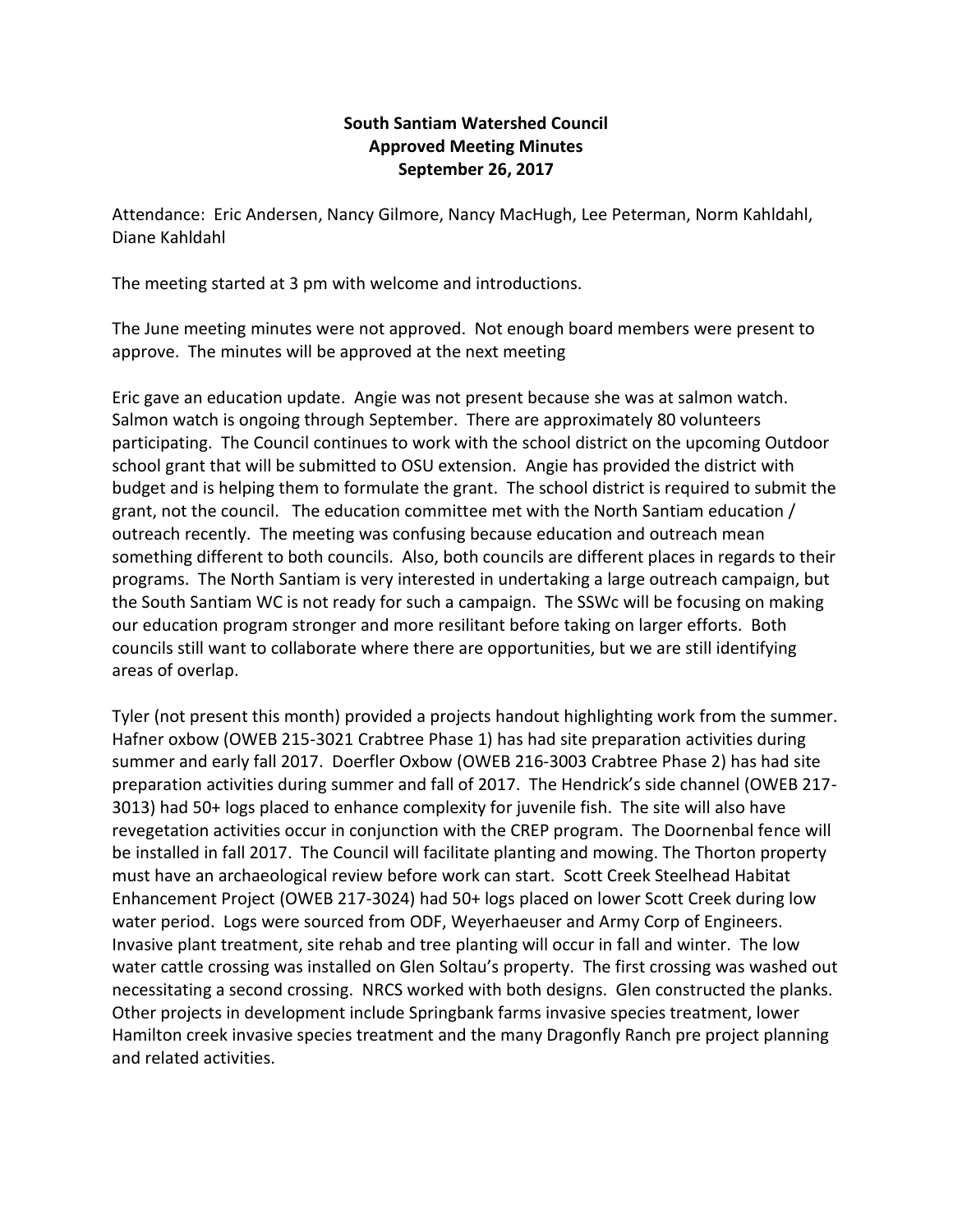Eric gave an update on the take away points Nonprofit Finance Fund cohort analysis. While there are some challenges on the horizon, they have been known for several years. The cohort analysis was a wake call for anyone working at a watershed council, and perhaps some of the take away points were relevant to councils throughout the state. The Council is on stable financial footing, but needs to be prepared for the reduction in funds that will occur as the MMT model watershed program ends. While the funding landscape is changing it is not ending. There will be other grants to apply for but completion will only increase, especially for restoration grants. Given OWEBs decision to not fund education, the primary source of of programs funding, the Council needs to look for other funding and adapt the education program to the funding landscape. The Council needs to focus on where it wants to go and how to get there. The council needs to be realistic about expectations of future funding and what that means in terms of staff and staffing. The

Eric gave a strategic plan update and discussed some of the elements of the our plan that we have been working on. The plan was completed in late June 2017 as were the joint planning meetings. Two related goals were to raise the profile of the Watershed Council because we are still unknown to many people and to engage with more community members. One way to do that is through outreach events. We have decided to start Science Pubs which are events that combine a science topic at a local restaurant pub. Our first Science Pub will be at Schmizza Public House in Lebanon on Oct 25, 6pm to 8pm. Karen Hans from the ODFW will be the speaker. A portion of the sales will be donated to the watershed council. Some Councils also have raffles with partial proceed going to the Councils. We are still looking at ways to collaborate with the North Santiam Watershed Council and other councils in the area.

The next Council meeting will be Oct 17 from 3-5pm at the Lebanon Public Library. Kevin Bladon, assistant professor in the Department of Forest Engineering, Resources and Management at Oregon State University will be the speaker. Kevin Bladon will be speaking on the effects of wildfire and source water quantity and quality. As mentioned our first Science pub will be October 25 (details previously discussed). The Council will have a holiday lunch for board members in December. The date is to be decided.

Our watershed council theme in 2018 will be drinking water. Speakers, topics, news articles and outreach activities will have this as a combining thread. While other topics will also be discussed, drinking water will be the primary focus. The Council will be focusing more on drinking water and related in the coming years.

The Council will submit an OWEB restoration grant (due November 6) that is designed to treat invasive hawthorn and black berry in the meadow and oak savanna at Dragonfly Ranch, develop test plots to guide restoration actions in the meadow, improve pond turtle habitat and diversify upland meadows through seeding and planting of forbs. The Council will also submit a stakeholder outreach grant designed to attract new land owners for future projects. A Ford Grant will be submitted for education related activities. We are working with the school district to secure funds for Council staff to participate in a leadership role for Outdoor School 2018.